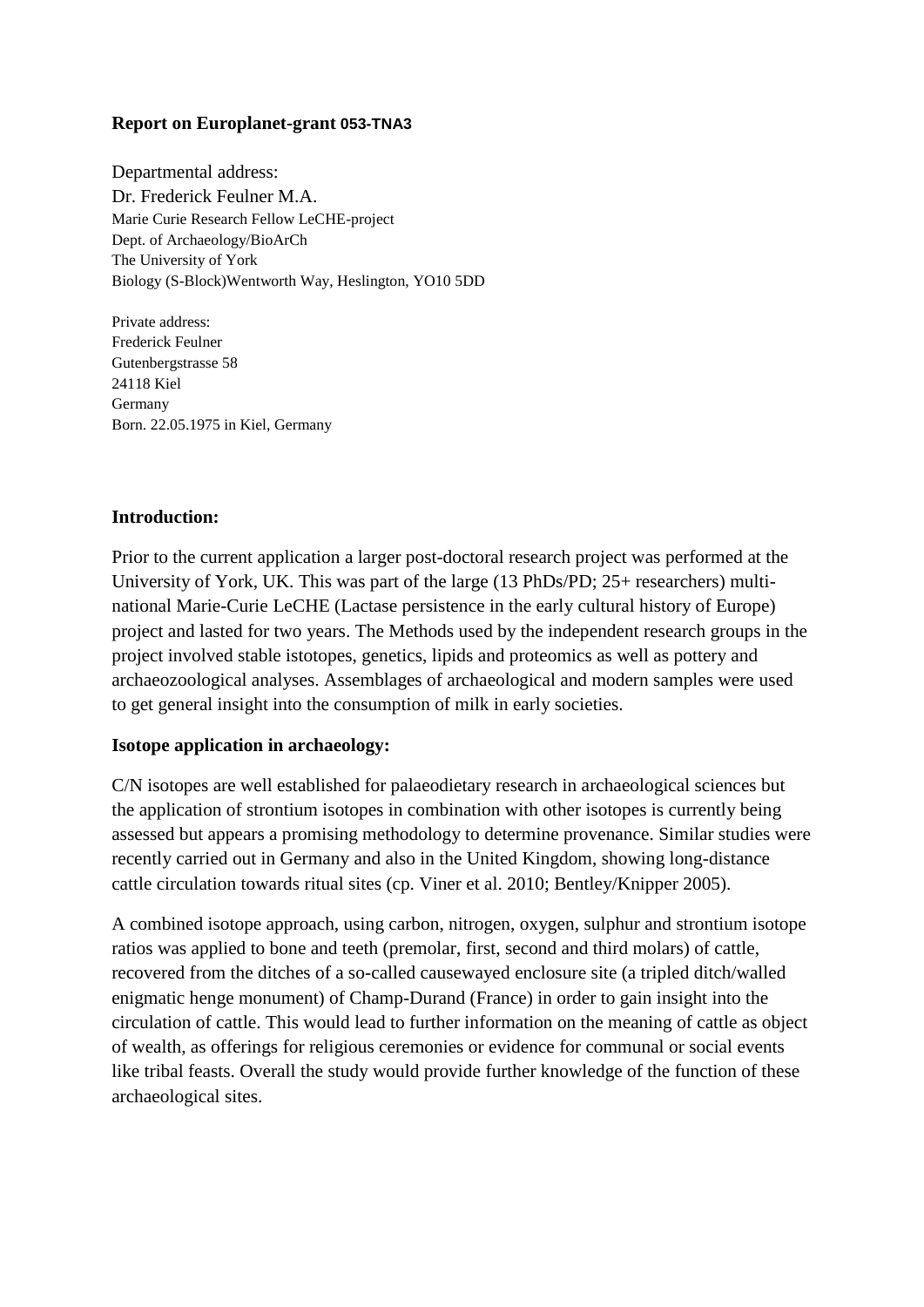

Sample spots of various isotope samples

## **Previous research:**

The first results of 40 combined Sr and S isotopes revealed a general local signal controlled by the diverse geology nearby. Limestone from the Vendee and Charente region, as well as oceanic seawater influence provide a strong Sr isotope baseline signal that was probably altered by outcrops of older geologies from the Amorican Massif. Therefore, the results on the cattle remains suggested a local origin of the animals, e.g. the cattle seem to have not been transported there from regions with higher  ${}^{87}Sr/{}^{86}Sr$  ratios. This implied that by the time of henge formation (c. 3300-3150 calBC) a rather local, well-established cattle economy had developed in this region.

# **Research done in 2011:**

In a follow-up project we concentrated on the human remains recovered from the same ditches with the aim to discover what proportion of the human population was of local origin. Specifically, our aim was to locate "foreign" signals within the human population, proving the migration of distant "clans" or religious believers towards this site, where they finally ended up in the ditches. Financed by the Europlanet grant 053-TNA3, author Frederick Feulner visited the facilities of the VU Amsterdam to analyze ten human teeth samples for  $87\text{Sr}/86\text{Sr}$ , which had already been samples for C/N by colleagues from Oxford. Feulner arrived Sunday 31. October in the Netherlands and left on Saturday 12th November. During the first five days he was introduced to the laboratories by chemist R. Smeets and colleagues. He was introduced to working procedures in a clean lab for the first time and taught how to sample, perform chromatographic separation of Sr and make the necessary filaments for thermal ionisation mass spectrometry (TIMS). The second week was used to for further training in order to deepen the acquired knowledge and skills and finally to load and analyse the prepared samples by TIMS. Measurements were performed, followed by discussions with supervising Prof G. Davies.

Altogether, the stay lasted for 14 days (incl. two travel days and a weekend; i.e. 10 days in the labs). Travel, accommodation and subsistence were paid by the Faculty of Earth and Life Sciences.

I am preparing to publish all the results in a peer-reviewed journal but initial results have been reported in an upcoming French monographic book on the causewayed enclosure of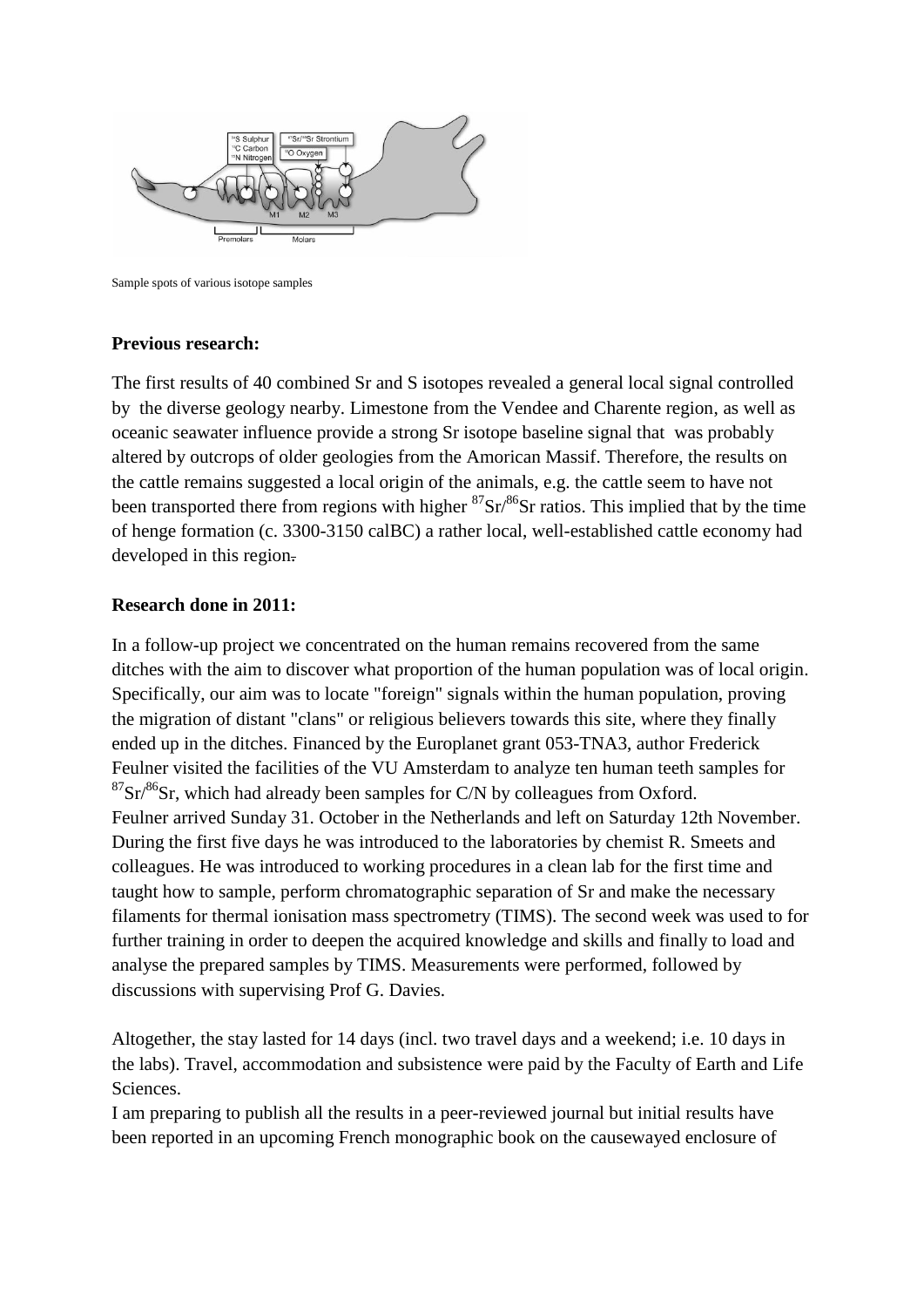Champ-Durand, at the ICAZ conference 2010 in Paris and at the Human Development in Landscapes 2 conference in Kiel in 2011.



Simplified geological map of the Vendee region



Previous (cattle) and new (human) Sr data. Humans show elevated values in comparison to cattle.

#### Frederick Feulner

#### Key References:

Bentley/Knipper 2005: R. A. Bentley/C. Knipper. Transhumance at the early Neolithic settlement at Vaihingen (Germany). Antiquity 79 (2005).